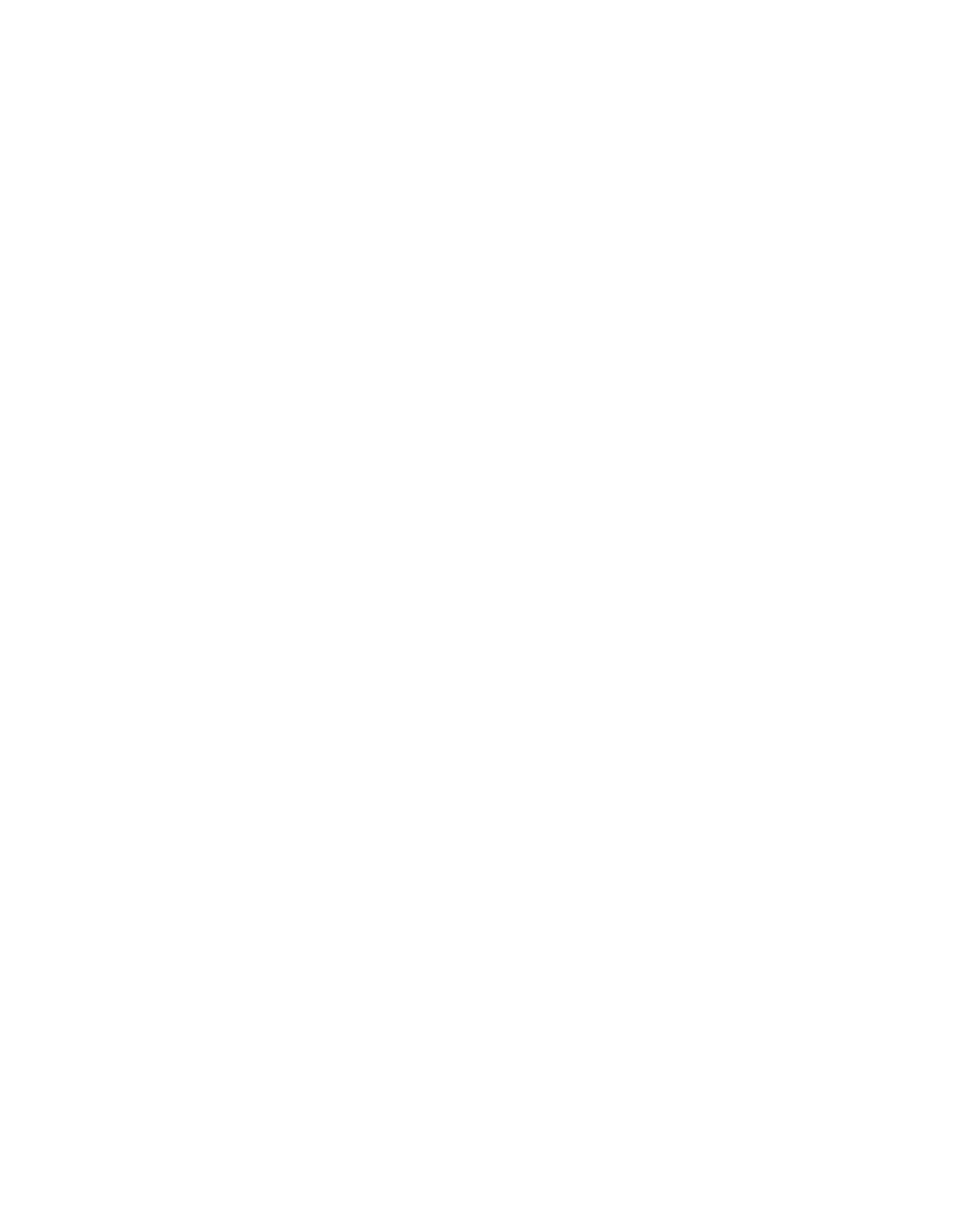# **6**

## **Drop Towers**

## **Claus Lämmerzahl1 and Theodore Steinberg2**

<sup>1</sup>University of Bremen, Bremen, Germany <sup>2</sup>Queensland University of Technology, Brisbane, Australia

## **6.1 Introduction**

While the utilization of space-based or flight-based facilities can provide longer-duration test times than can be provided by Earth-based facilities, access to these facilities comes with an associated significant increase in cost and often an associated decrease in availability. These problems are somewhat mitigated by the use of ground-based facilities that are often able to provide very good levels of reduced gravity coupled with low cost (per test) and significantly better access (than flight-based or spacebased facilities). This section provides a brief overview of ground-based facilities that are able to provide periods of reduced gravity for the testing of various phenomena in many diverse disciplines. Described in detail are the different types of facilities available and the principle used in these facilities to produce low-gravity conditions. A short description of the various discipline areas currently utilizing these ground-based facilities is included for completeness.

Ground-based methods permit (with low cost, good access, and high test rate) the conduct of complex experiments. Experiments useful in many diverse discipline areas have been, and will continue to be, conducted in the reduced gravity environment produced inside a drop tower. These discipline areas include materials, fluids, astrophysics, phase transitions, combustion, fire safety, fundamental physics, biology and life sciences, heat transfer, mechanics, and technology development.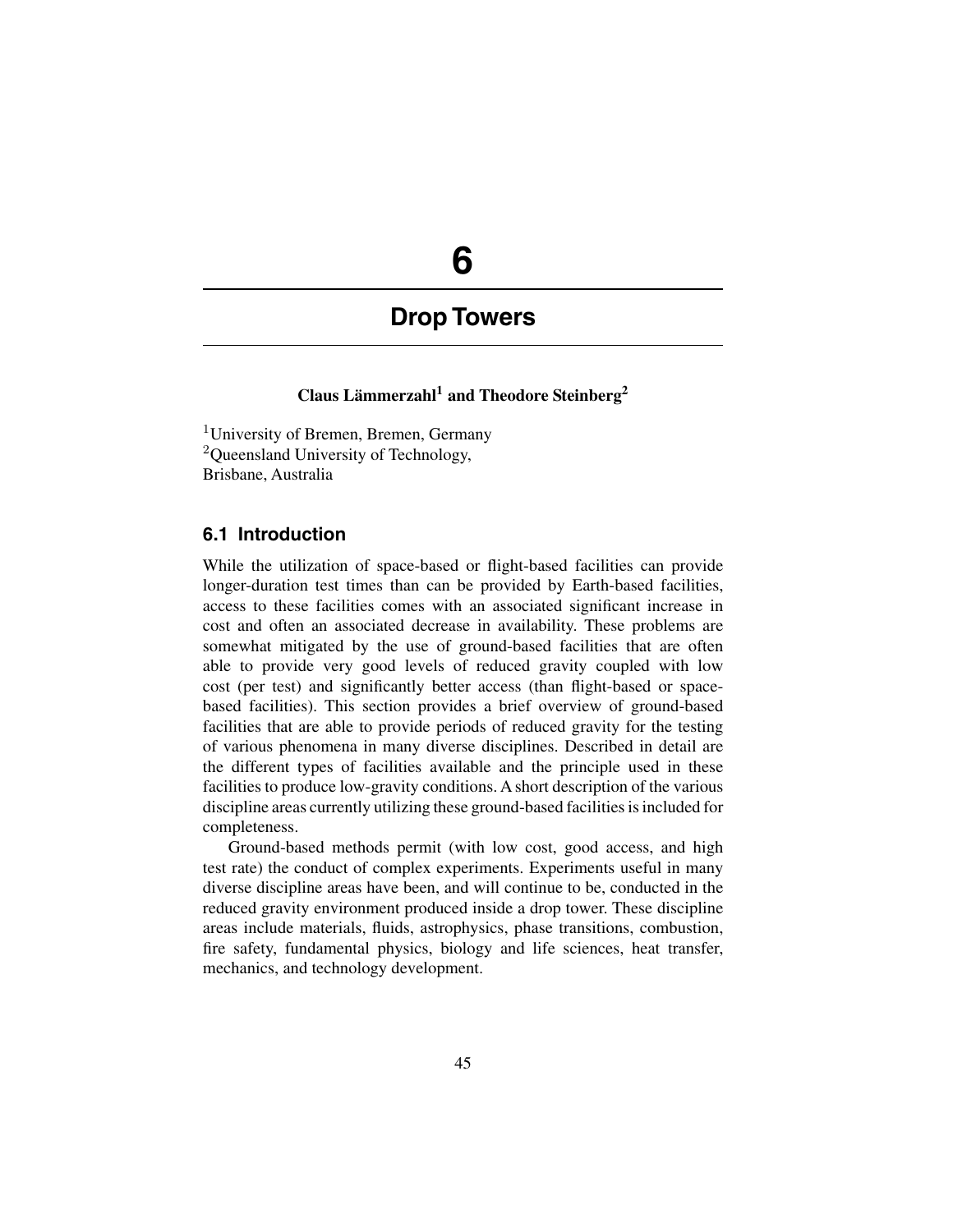## **6.2 Drop Tower Technologies**

The first drop test performed, attributed to Galileo (in the late 1500s), supposedly occurred from the Leaning Tower of Pisa to demonstrate that objects fall, independent of their mass, at the same acceleration in the Earth's gravitational field. That is, an object in free fall is essentially in zero gravity. A problem for a falling object in a fluid medium such as air, however, is the development of aerodynamic drag, which results in the slowing down of the falling object, thus reducing (or eliminating) the reduced gravity conditions as the object approaches its terminal velocity. A ground-based facility that is providing reduced gravity conditions must, in some fashion, reduce or eliminate the presence of Earth's gravity and the effects of this body force on the phenomena being investigated while, at the same time, eliminating the detrimental effects of aerodynamic drag. This is accomplished by accelerating the experiment, at 1 g, in a vector parallel to Earth's gravity relative to the Earth's centered frame of reference. Matching the Earth's acceleration essentially produces a free fall environment within which the experiment is in a zero-gravity condition in the freely falling reference frame. The precision to which the experiment's acceleration is matched to Earth's gravity level dictates the quality of the reduced gravity that is obtained.

The drag produced, and its effects, on an object moving through a fluid, has been well studied and characterized over many years, and this work is well documented in publications due to its relevance to many disciplines. Drag coefficients have been developed and allow researchers to predict and plan for the effects of the aerodynamic drag, as required, as a function of an object's geometry and the flow conditions present.

There are several options available to eliminate the aerodynamic drag, and the method selected often dictates (constrains) many of the other operational aspects of the drop tower. The options available to reduce or eliminate the aerodynamic drag include a) dropping in a vacuum, b) dropping inside a drag shield, c) guided motion where the falling object's acceleration is matched to Earth's gravity, and certain other d) enhanced technologies (free flyers, catapults, etc.). These various methods and their specific attributes are discussed below.

## **6.3 Vacuum (or Drop) Tubes**

Some of the earliest vacuum (or drop) tubes were used to produce commercial outcomes in the late eighteenth century for the production of high-quality spherical lead shot. Within a drop tube, the effects of aerodynamic drag are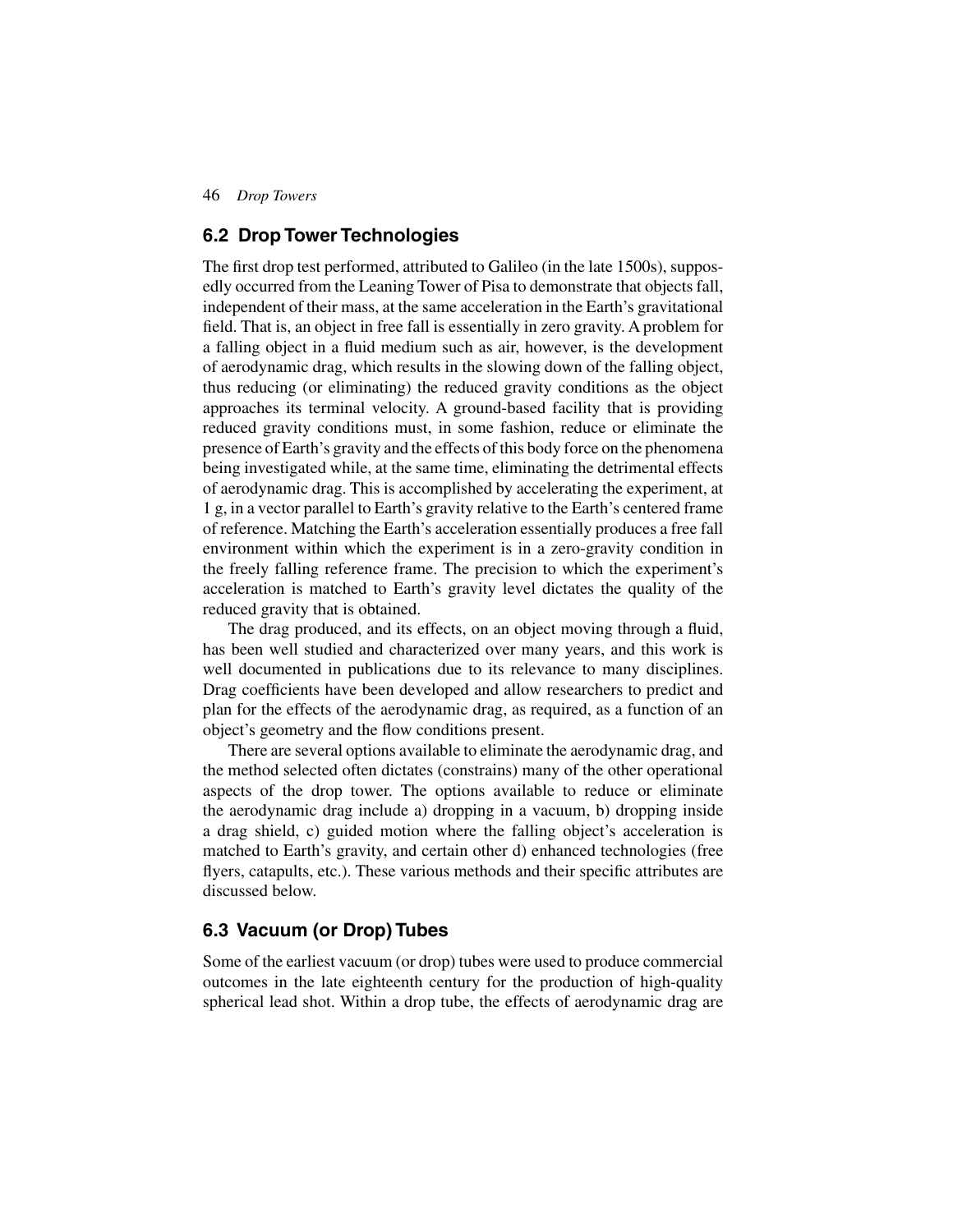typically removed by evacuating the entire tube. This evacuation eliminates the possibility of any air drag developing on the test sample, thus allowing it to continually accelerate at 1 *g* during the drop. While the sample or experimental platform is in free fall, it is weightless and the effects of gravity on the phenomena being investigated can then be determined. Some drop tubes are relatively small  $(< 1 \text{ m})$  in diameter and drop the test sample itself (without an experimental package), while other drop tubes are relatively big (several meters in diameter) and able to drop very large, complex experimental platforms which, however, may require a long pretest time to remove the atmosphere (air) present so that the aerodynamic drag is eliminated.

The duration of the free fall provided within a specific drop tube is directly related to the initial height of the drop through Newton's law as follows:

$$
x = x_0 + v_0 t + \frac{1}{2} a t^2 \tag{6.1}
$$

where  $t$  is the time of free fall,  $x$  is the distance travelled,  $a$  is the acceleration (in our case, *a* is the Earth's acceleration of *g*), and  $x_0$  and  $v_0$  are the initial height and velocity  $(v_0$  is typically zero). This relation shows why all groundbased drop facilities (including vacuum tubes) are only designed to provide short durations (2–10 s) of reduced gravity. For free fall with zero initial velocity, the free fall duration is given by

$$
t = \sqrt{\frac{2h}{g}}\tag{6.2}
$$

where  $h = x - x_0$  is the total distance dropped. This shows that doubling the height increases the free fall time by a factor of  $\sqrt{2}$  only. In a catapult mode, where the experiment is initially launched upward, the free fall time doubles.

## **6.4 Experiment Inside Capsule (Drag Shield)**

Another way to eliminate or reduce the aerodynamic drag on an object, and the operational principle some ground-based facilities are based upon, is the utilization of a "drag shield." In this configuration, shown schematically in Figure 6.1, the experimental platform is placed in a capsule or drag shield. During a test, the capsule experiences the aerodynamic drag developed as it drops through the air; however, the experiment that is inside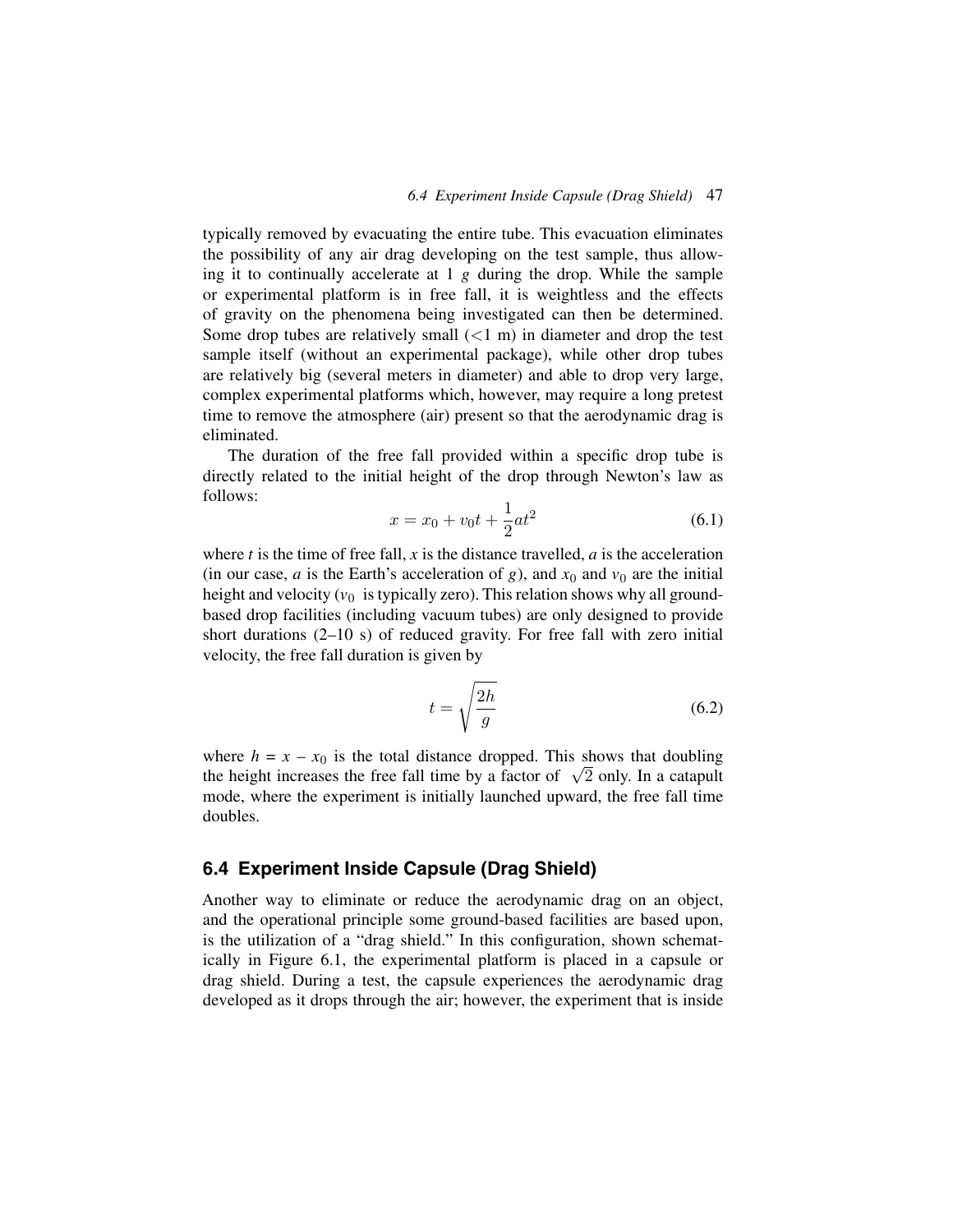

Figure 6.1 Use of drag shield to eliminate aerodynamic drag on experiment to produce reduced gravity conditions.

the capsule does not experience significant air resistance since it is only falling a short distance relative to the capsule. In this way, the aerodynamic drag on the capsule does not significantly affect the experimental platform, essentially in free fall, inside the capsule over the course of the test.

It is now interesting to know how large the initial spacing  $\Delta X$  between the capsule and the bottom of the experiment platform (as shown in Figure 6.1) has to be for a free fall time of several seconds. For that, we calculate the difference of the perfect free fall given by Equation (6.1) and a fall within air where the drag shield experiences Stokes and Newton air friction. The equation of motion for this is as follows:

$$
m\dot{v} = mg - \beta v - kv^2,\tag{6.3}
$$

where  $\beta$  is the Stokes air friction coefficient and  $k$  is the Newton air friction coefficient. This equation can be solved exactly and gives

$$
v(t) = -\frac{\beta}{2k} + \sqrt{\frac{\bar{g}m}{k}} \tanh\left(\sqrt{\frac{\bar{g}k}{m}}t + \tanh^{-1}\frac{\beta}{2\sqrt{k\bar{g}m}}\right) \tag{6.4}
$$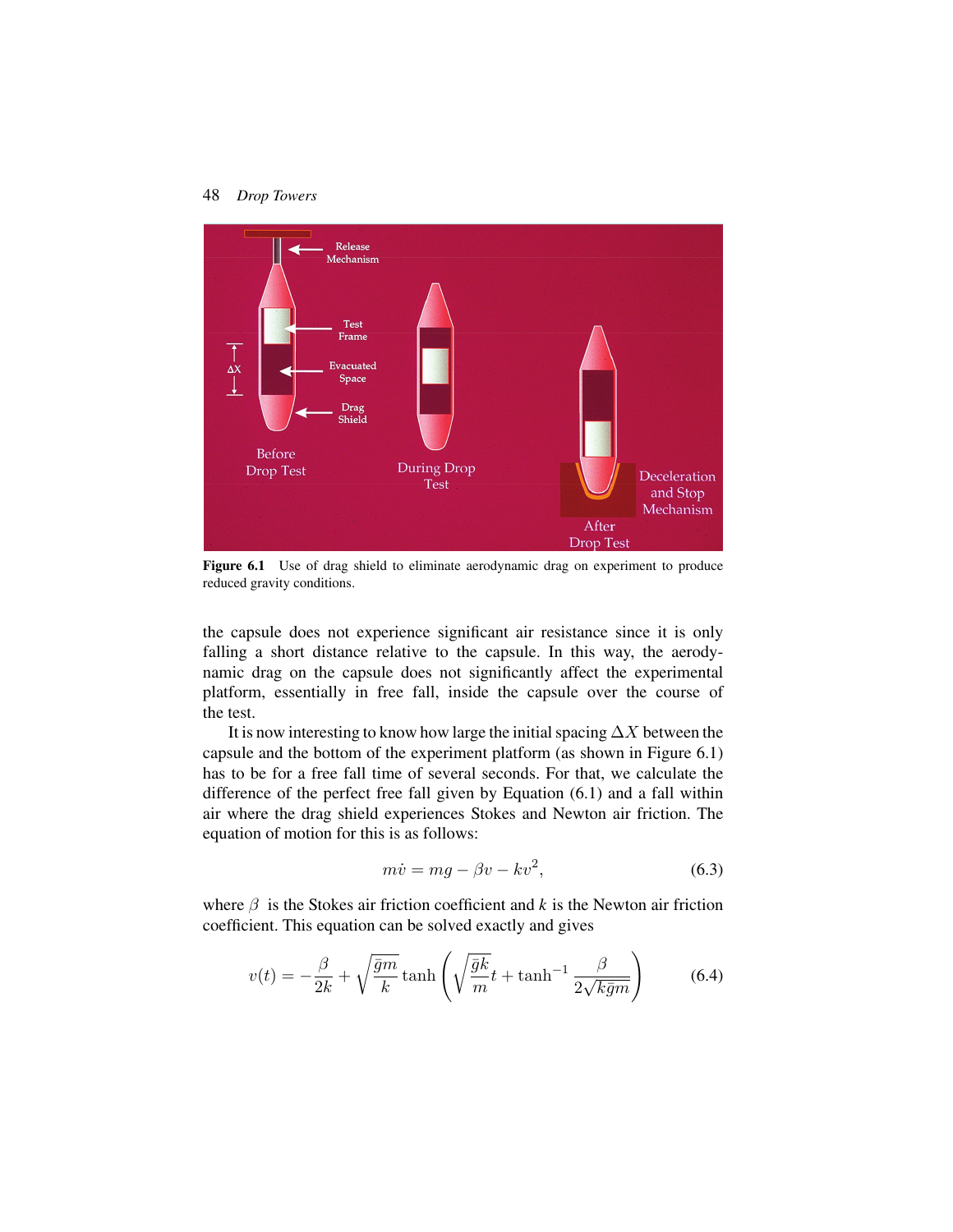where  $\bar{g} := g \left( 1 + \frac{\beta^2}{4kmg} \right)$ . This is the velocity of the drag shield as function of time. The terminal velocity is  $v_{\infty} := \lim_{t \to \infty} v(t) = -\frac{\beta}{2k} + \sqrt{\frac{\overline{g}m}{k}}$  from which we recover the well-known cases for  $\beta \to 0$  and  $k \to 0$ . For the position of the drag shield, we then obtain

$$
x(t) = -\frac{\beta}{2k}t + \frac{m}{k}\ln\left(\sqrt{1 - \frac{\beta^2}{4k\bar{g}m}\cosh\left(\frac{\bar{g}k}{m}t + \tanh^{-1}\frac{\beta}{2\sqrt{k\bar{g}m}}\right)}\right)
$$
(6.5)

The spacing between the drag shield and the free flyer (test frame) then is  $\Delta x(t) = \frac{1}{2}gt^2 - x(t)$ . An expansion for short times gives

$$
\Delta x(t) = \frac{\beta g}{6m} t^3 + \frac{g^2 k}{12m} \left( 1 - \frac{\beta^2}{2gkm} \right) t^4 + \sigma(t^5). \tag{6.6}
$$

The maximum possible time of flight is given by  $\Delta x(t_{\text{max}})=\Delta X$ . The result depends on the coefficients  $\beta$  and k which also depend on the air viscosity and the geometry of the drag shield. According to this result, most ground-based drop facilities are only designed to provide short durations of reduced gravity since the spacing required for long drops becomes much larger as drop time increases.

## **6.5 Drop Tower Systems**

As drop towers permit entire experimental systems/platforms to be dropped, they can vary considerably in their size ranging from small drop corridors (of about 1 m diameter) to very large dimensions (of several meters in diameter). A drop tower facility, in general, will consist of (a) a drop corridor within which the experiment resides during the period of reduced gravity, (b) experimental system(s) mounted on an experimental rack unique to the phenomena being investigated and the facility the test is to be conducted in, (c) some method to produce reduced gravity conditions for the experimental platform, (d) a lifting mechanism for the experimental platform, (e) a holding and release mechanism for the experimental platform, (f) a deceleration device to stop the experimental package at the conclusion of a test, and (g) space to prepare experiments and interact with/provide access to the drop corridor.

The drop corridor is the vertical extent within which the experiment is dropped to obtain free fall conditions. Access to the drop corridor is necessary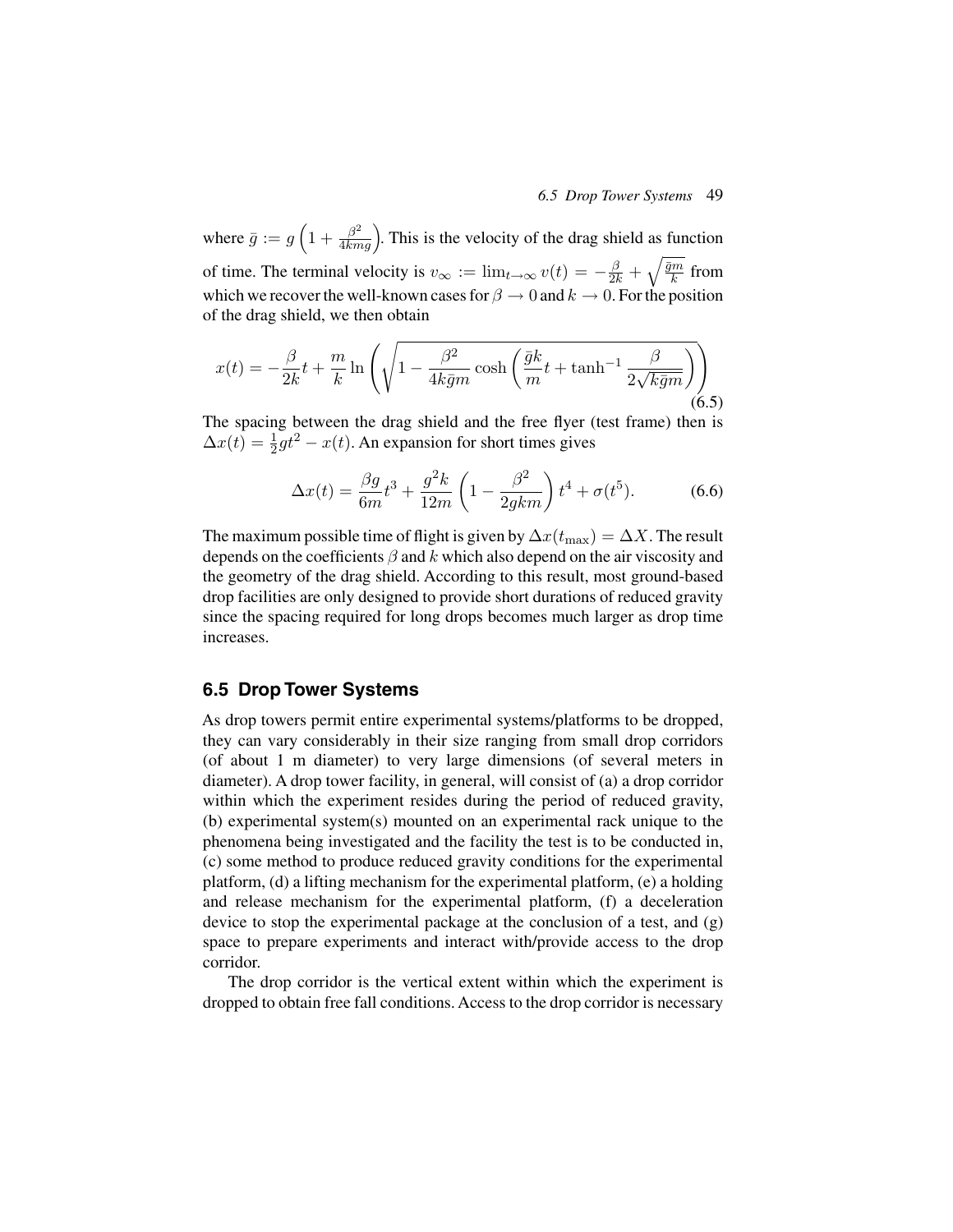at some location to allow the experiment to be inserted and removed, as required, and this often is associated with a laboratory area for researchers to prepare their experiments. Typically, access to the experiment within the drop corridor is provided at the start of the test. In an evacuated system such as in a drop tube, special considerations are often necessary to ensure the vacuum level in the drop corridor is not lost as the experimental system is moved into the drop corridor. The experimental system is used to contain all aspects of the test being conducted. As the experiments are typically in free fall within the drop corridor, all aspects (power, data and image acquisition, device controllers, switches, etc.) of the testing are performed remotely after the test is initiated (dropped). In the case of a system utilizing a drag shield, the experiment must be loaded into the drag shield and the resulting package readied for (and recovered from) the drop corridor as a single item. If required, a lifting mechanism is utilized for raising (pretest) or recovering (post-test) the experiment and/or experiment and drag shield. At the initiation of a test, the experiment (and drag shield, if used) must be held and released, as required, consistent with the facility requirements for test initiation. One of the most critical things during test initiation is the minimization of any unwanted vibrations (g-jitter) that may be imparted to the experiment as this unwanted acceleration can, depending upon the experiment, detrimentally affect the results. At the conclusion of a drop test, a deceleration device is essential to bring the experimental system (and drag shield, if used) to a controlled stop in a safe fashion.

#### **6.5.1 Guided Motion**

An alternative to the basic drop tower configuration described above is provided by a "guided motion" drop system. In a guided motion drop system, there is no need for a drag shield as the experiment is contained in a capsule that is then propelled downward at an acceleration of 1 *g*. The guided motion of the capsule is typically obtained by rail guides and/or levitated drive devices (similar to high-speed trains). By matching the Earth's gravitational acceleration, the capsule is essentially in free fall and in a 0 *g* environment. The matching of the capsules' acceleration to Earth's gravity vector is normally accomplished by having the capsule move along a predefined velocity profile (easily derived through the use of Equation 6.1). Since the velocity (and, therefore, the associated distance travelled) increases significantly with time, these facilities are typically limited to between 5 and 10 s of test time.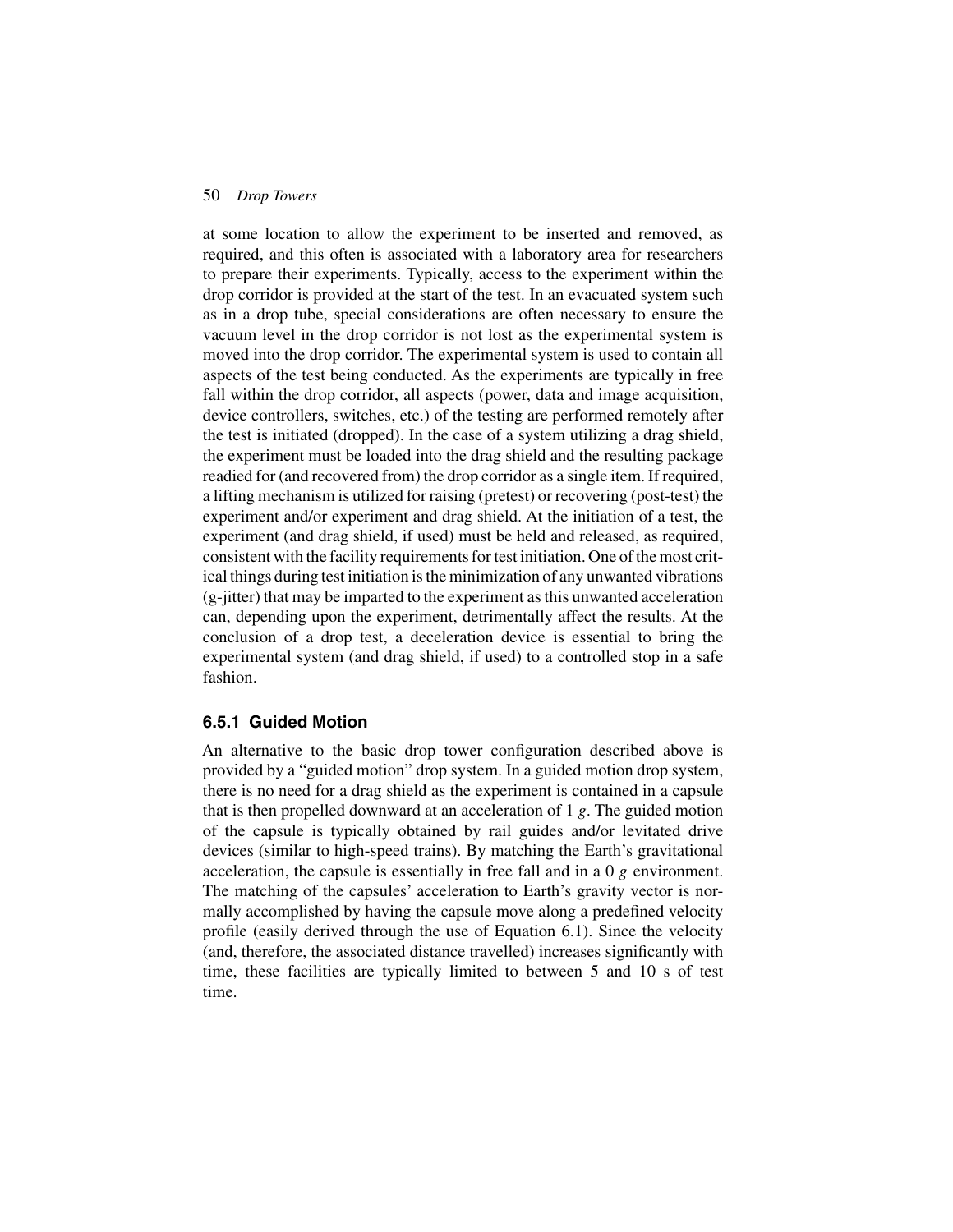## **6.6 Enhanced Technologies**

Several technologies are used to further increase either the duration (time) or quality (level of reduced gravity) of the test environment within the systems described above and are presented here.

## **6.6.1 Free Flyer System**

Precise experiments often require an enhanced environment which sometimes exceeds the given quality level of reduced gravity in an evacuated drop tube or in a drag shield. In general, the quality of reduced gravity depends on the residual air pressure present. These drop systems will typically have several hundreds up to a few thousands of cubic meters of air to evacuate. From an operational point of view, since the vacuum pumps utilized have limited pump speeds, there will often remain a pressure of a few mbar in the drop corridor. For the drop tower Bremen, there is about 0.1 mbar present that allows excellent microgravity conditions of about 10−<sup>6</sup> *g* to be produced. In order to further reduce the gravity level for special precision experiments, a free flyer system is applied [1]. The concept of the free flyer is based on the utilization of a drag-shielded experiment as previously described which is dropped inside an evacuated drop tube. In this application, the free flyer system effectively minimizes residual disturbances being caused by the lowlevel aerodynamic drag still present. At the drop tower Bremen, experiments utilizing the free flyer system can achieve reduced gravity conditions of about 10−<sup>7</sup> *g*.

#### **6.6.2 Catapult System**

An increase in the time of reduced gravity available in a drop tower can obviously be obtained by simply building a higher drop tower or longer drop shaft. Due to the fact that, however, the time of reduced gravity available is a function of the distance dropped to the ½ power (Equation 6.2), construction of drop towers or drop shafts does not seem to be very economical after reaching a certain drop distance. A less utilized approach that essentially doubles the test time for a given drop distance is to catapult the experiment upward from the bottom of the drop corridor to make both the way up and the way down available (this is an especially attractive option in an existing drop facility since no further height is required). Although the experiment is initially accelerated after its detachment from the acceleration unit (i.e., the catapult), it performs a free fall in a vertical parabola (comparable to parabolic flights). Either in an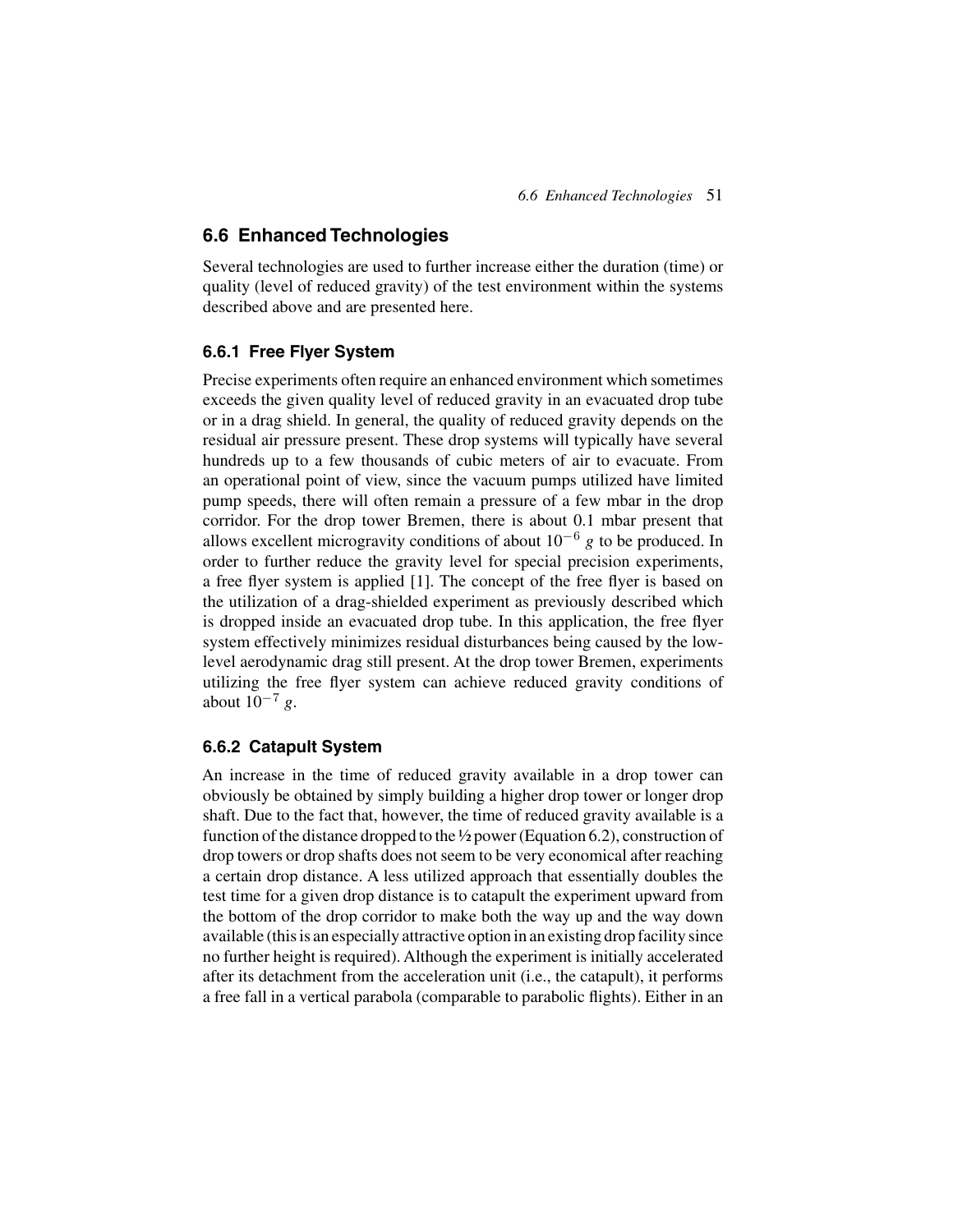evacuated drop tube or in a drag shield configuration, a catapulted experiment becomes a free-falling body and is weightless.

Accelerating an experiment capsule carrying hundreds of kilograms of payload requires a powerful drive coupled with precise control and handling of the capsule movement which is essential during the acceleration phase and to ensure exact capsule alignment during the flight phase within the confines of the drop corridor.At the moment, the drop tower Bremen is the only groundbased facility with a catapult system [2]. This world unique catapult system is installed in a chamber below the basement and utilizes a combined hydraulic– pneumatic drive to accelerate an experimental capsule (with a total mass of over 400 kg) to the top of the evacuated drop tube on a vertical parabola. The pressure difference between the vacuum level present inside the drop tube and the compressed air below the catapult piston (stored in pressurized air tanks) is utilized as the driving force of the catapult system. The acceleration level of the catapult (with up to 30  $g$ 's achieved within about 300 ms) is adjustable by a servo-hydraulic braking system that provides smooth control of both the overall piston velocity and the final transition of the experiment to microgravity at release. Typically, an experimental capsule will leave the catapult system with a lift-off speed of the about 48 m/s at 10−<sup>6</sup> *g* with minimal vibration from the catapult.

#### **6.6.3 Next-Generation Drop Towers**

Drop facilities represent an important economic alternative with straightforward and permanent access to weightlessness on Earth in comparison with the other possible flight opportunities. In recent years, numerous demands of higher repetition rates for experiments under weightlessness have been observed at the available ground-based facilities. The reasons are, on the one hand, that current experiments become more and more complex and they require, therefore, higher repetition rates to generate the specific number of experiment parameters for their success. On the other hand, experiments need reliable statistics in their experimental results which have been achieved so far. Both scientific aspects and additionally the continuous technological progress in the present experiment developments (i.e., fully autonomous computer operations) lead to a magnitude of demand that exceeds the given capabilities afforded by existing drop facilities. The limiting factors of achieving higher repetition rates and thus laboratory-closed conditions at the present drop facilities include the time it takes to evacuate the drop tube and experiment capsule recovery and preparation for the next drop. At the drop tower Bremen,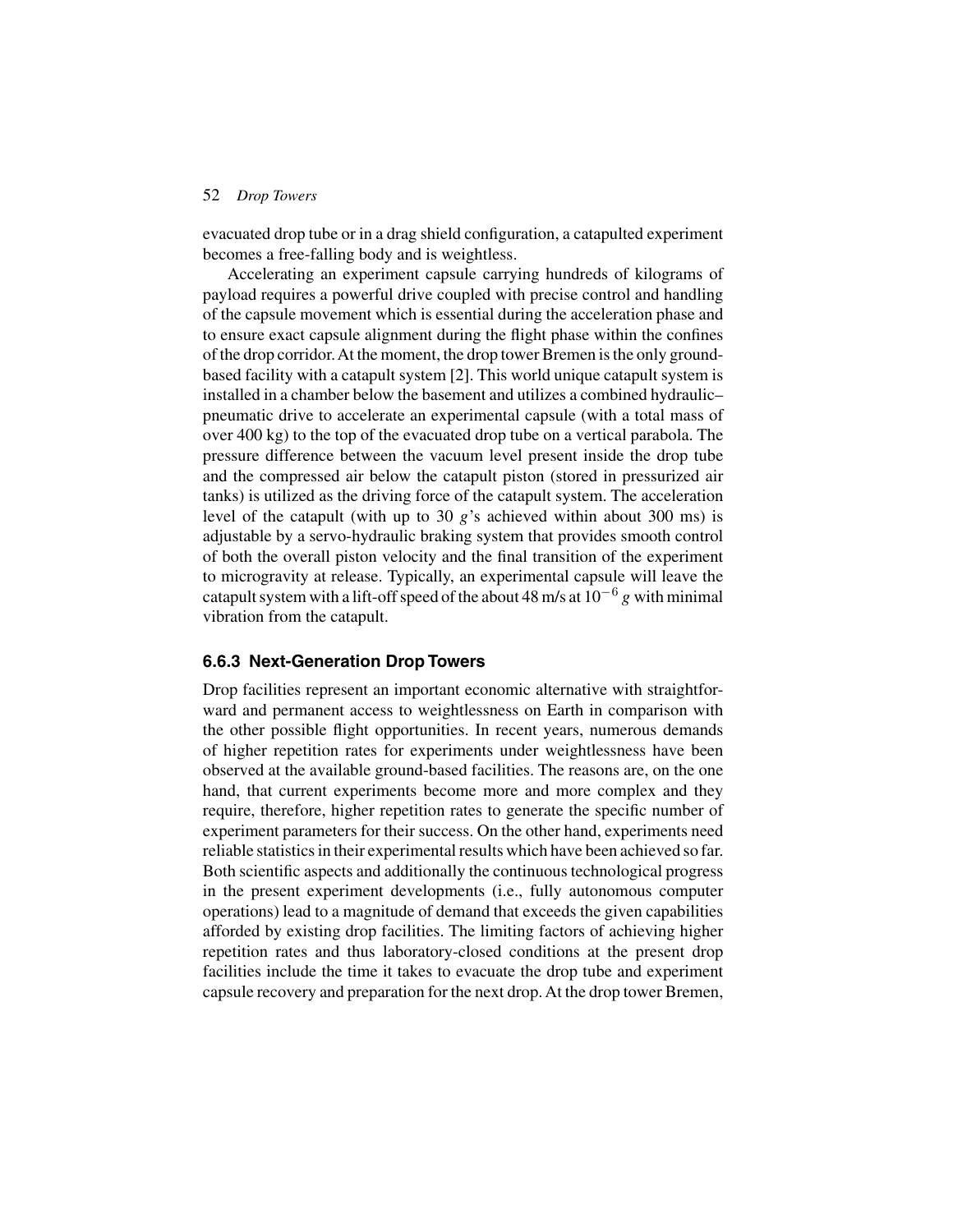a second drop facility is currently planned which offers repetition rates of over 100 experiments per day in a semi-continuous laboratory operation. This nextgeneration drop tower system, the so-called GraviTower Bremen, combines the technological benefits of the catapult system of the drop tower Bremen with a guided electromagnetic linear drive. The new facility concept is based on the operation of a commercial elevator in which the distance between passenger (i.e., the experimental payload a free flyer) and cabin walls (drag shield) is actively regulated. After each initial acceleration, and subsequent detachment, the experimental payload becomes a free-flying body and is weightless. In order to smoothly accelerate and decelerate an experimental payload of several hundred kilograms on a vertical parabola in such a guided catapult system, it is essential to work with a both powerful and precisely controllable drive.An electromagnetic linear drive commonly utilized in roller coasters represents a commercially available and well-tested solution for the semi-continuous experiment operation. As currently planned, the GraviTower Bremen will have a height of about 70 m and will provide fall durations of 6 s at microgravity conditions. The different free fall durations will depend on the selectable acceleration/deceleration drive mode with a range available between 1.5 and 4.0 *g*. Only very low initial experiment disturbances are expected during the acceleration phase. The accuracy in power and control of the applied electromagnetic linear drive allows also a novel operation mode with a fixed "free flyer." In this case, experiments under partial gravity (at gravity levels from 0.1 to 0.4 *g* with an expected accuracy of  $10^{-2}$  *g*) can be conducted. The duration of partial gravity available at the GraviTower Bremen ranges from 5.5 to 7.8 s and depends on both the partial g-level and drive mode selected. Finally, the dimensions of the GraviTower's free flyer are planned to handle much larger volume and mass than in other existing facilities.

#### **6.6.3.1 Ground-based facility's typical operational parameters**

In the characterization of a ground-based facility, four factors are most significant: test time, magnitude of reduced gravity (quality), size of experiment that can be accommodated, and cost. Other parameters are sometimes considered such as facility location, deceleration experienced at test conclusion, and technical assistance available. These characteristics are function of the facility being considered and the methodology it uses to produce the reduced gravity. Examples of these characteristics are provided and contrasted in Table 6.1.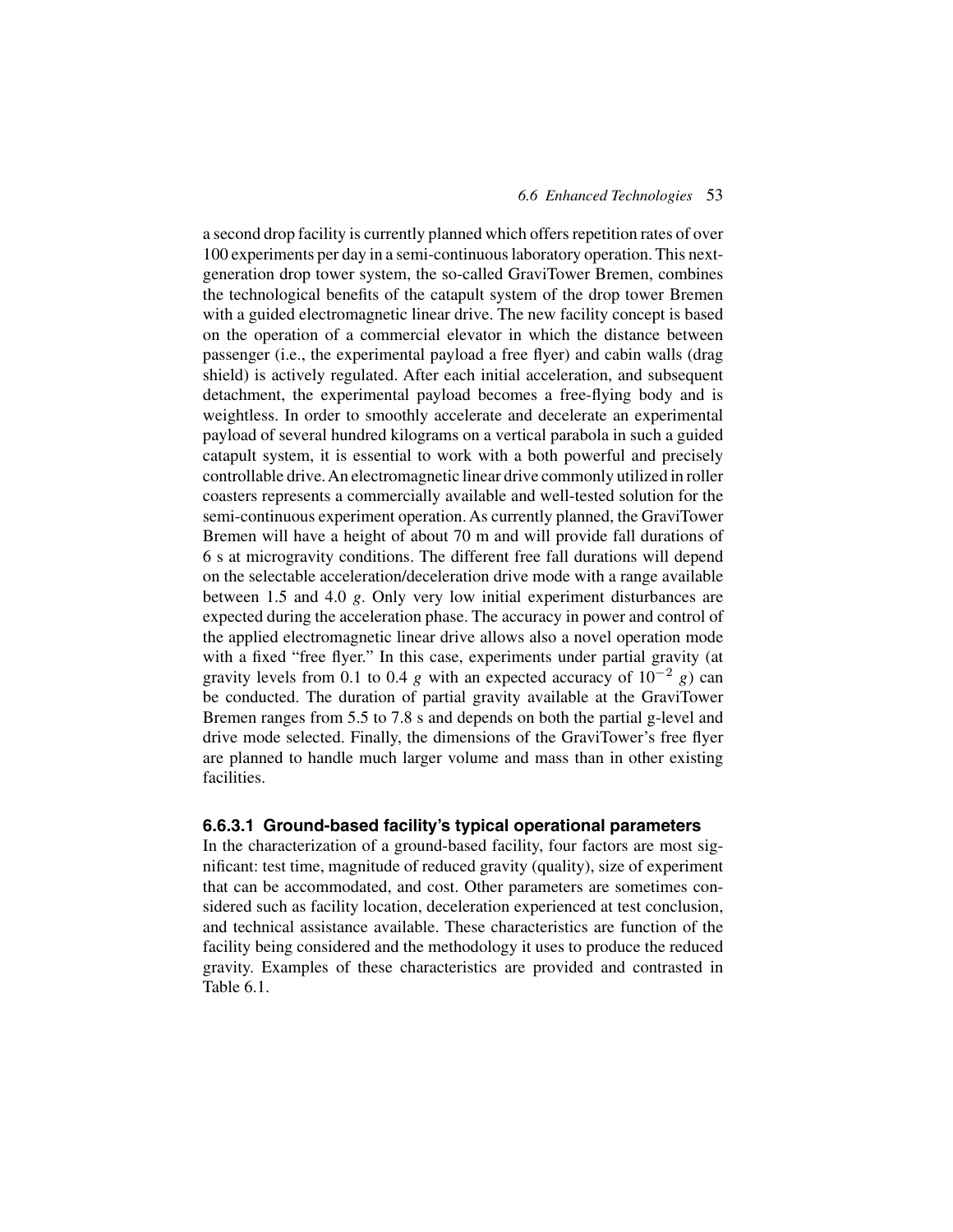| Facility    | Location               | Test Time<br>$\circ$             | $g$ -Level $(g's)$                            | Approximate Size<br>of Experiment                                                            | Approximate<br>Cost | Level at Test<br>Deceleration<br>Conclusion |
|-------------|------------------------|----------------------------------|-----------------------------------------------|----------------------------------------------------------------------------------------------|---------------------|---------------------------------------------|
| ZARM        | Germany<br>Bremen,     | 4.7 or 9.3<br>catapult)<br>(with | $10^{-6}$ / $10^{-7}$<br>(with free<br>flyer) | Cyl.: up to 0.8 m dia.,<br>up to 1.7 m long,<br>(different exp.<br>about 300 kg<br>capsules) | Varies              | (typical 40 g)<br>Up to 50 $g$              |
| <b>NASA</b> | Cleveland,<br>USA      | 5.2                              | $10^{-6}\,$                                   | to 455 kg (incl. drop<br>up to 1.6 m high, up<br>Cyl.: up to 1 m dia.,<br>vehicle)           | Varies              | (mean 35 g)<br>up to 65 $\it{g}$            |
| <b>NNL</b>  | Beijing,<br>China      | 3.6                              | $10^{-3}/10^{-5}$<br>(with free<br>flyer)     | Varies                                                                                       | Varies              | 15g                                         |
| QUT         | Brisbane,<br>Australia | 2.0                              | $10^{-4} - 10^{-6}$                           | $dia \times 1.5 \text{ m long}$<br>$Cyl$ : 0.9 m                                             | €400-€600           | $15-20 g's for$<br>$\sim 0.25$ s            |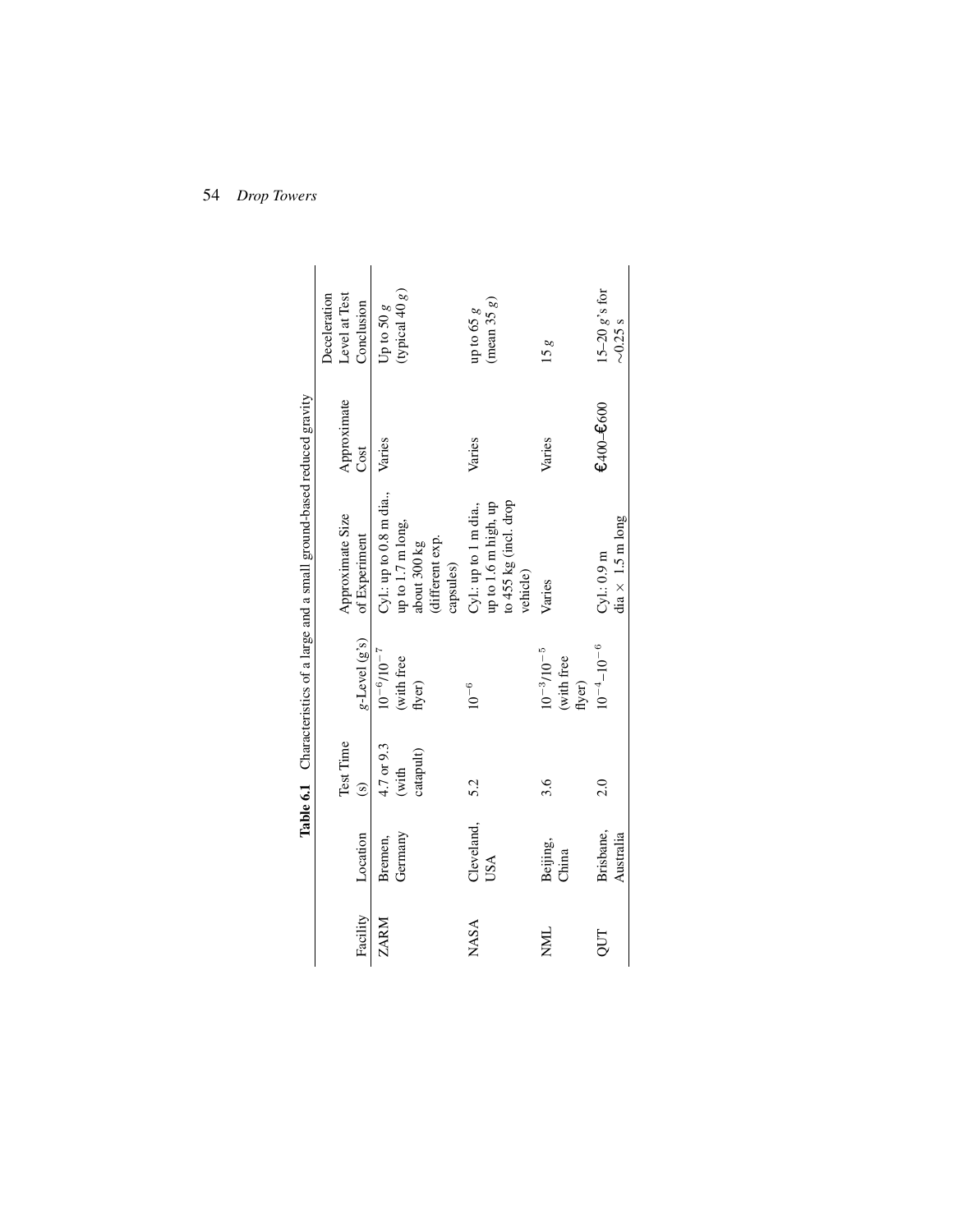## **6.7 Research in Ground-Based Reduced Gravity Facilities**

There are many scientific discipline areas that currently use ground-based facilities to produce reduced gravity test conditions to study relevant phenomena. A short description of some of the work being conducted is presented.

## **6.7.1 Cold Atoms**

Quantum objects show interference: If a beam of quantum objects is split coherently and the two beams are moving along different paths, then after recombination of both beams, interference will occur. The interference pattern is influenced by external influences like acceleration or rotation of the whole interferometer or by the influence of other external forces. The important issue is that the effect on the interference scales with the square of the time the atoms move within the interferometer. While on ground, the atoms will fall down the table within a tenth of a second, we can increase the time if the interferometer will fall together with the atoms. In a free fall environment, interferometers become much more sensitive. Since after a few seconds, the coherence of the two beams disappears due to imperfect isolation against disturbances, drop towers are currently ideal facilities to perform such experiments [3, 4]. A future goal of this ground-based work is to bring cold atoms to space, that is, on the ISS or on dedicated spacecraft. This work supports fundamental physics experiments such as quantum tests of the equivalence principle, tests of the linearity of quantum mechanics, or practical applications such as geodesy and Earth sciences.

## **6.7.2 Combustion**

Combustion experiments in many diverse areas are being studied. Some studies are aiming at a thorough investigation of the self-ignition of droplets of different types of fuel, including modern biofuel of the second generation [5]. These investigations form the foundations of the understanding of the physical processes underlying spray ignition needed for efficient and ecologically compatible combustion. The unique heterogeneous (liquid phase) burning of bulk metallic materials in oxygen-enriched atmospheres is also being studied with specific applications to fire safety and fundamental combustion science [6, 7]. For these experiments, weightlessness is of big advantage because (i) convection then does not occur, (ii) the system is simplified due to the spherical symmetry of the liquid-phase droplets, and (iii) one can study larger droplets which often permit a more detailed observation of the processes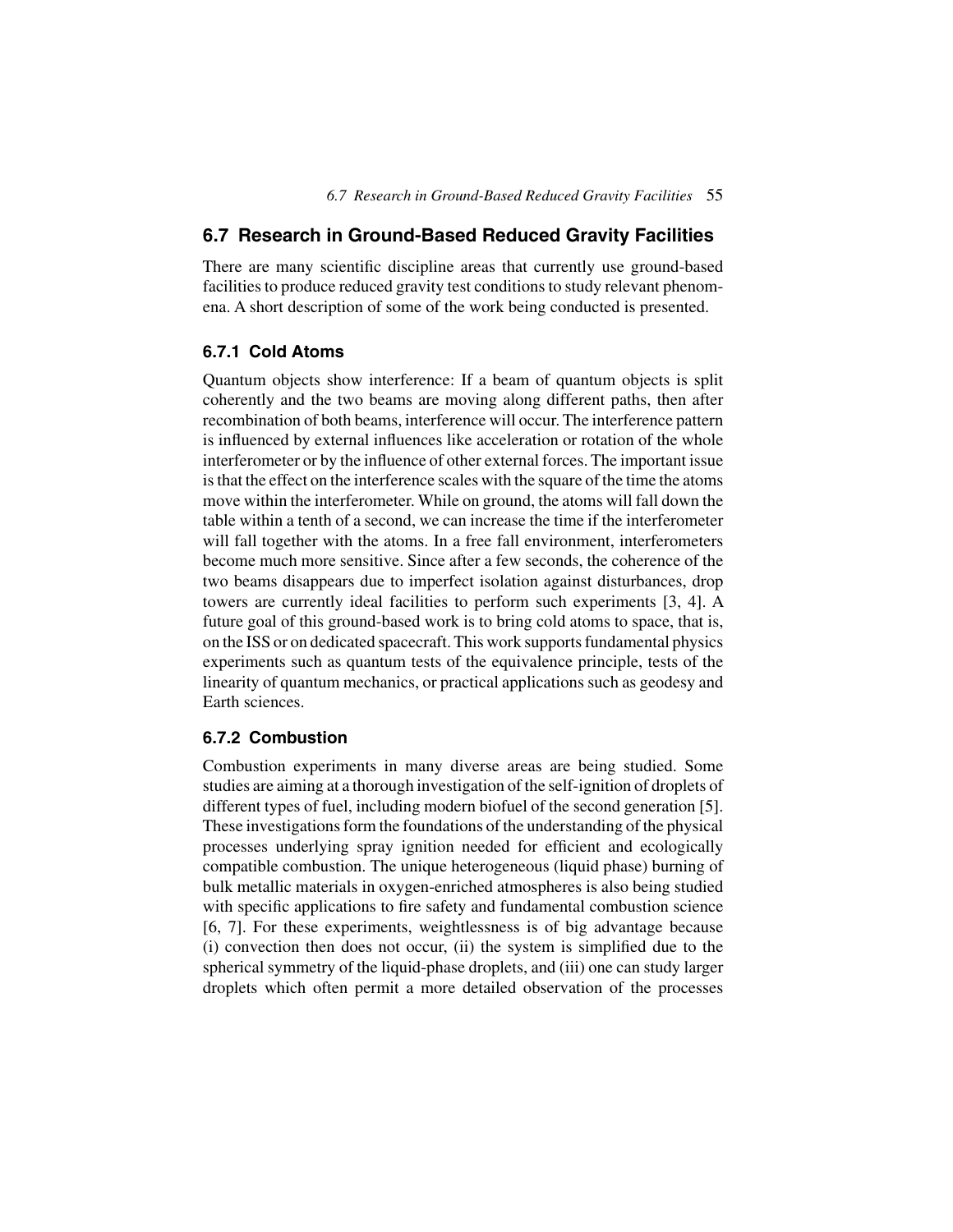being studied. One main result from the obtained data is input to assist the development of a computer simulation for the detailed study of the complete spray ignition process. This has a big impact on the construction of energetically efficient and ecologically compatible engines.

#### **6.7.3 Fluid Mechanics/Dynamics**

It is obvious that fluids behave differently according to whether gravity is present or not. One effect is related to the surface tension which makes it possible, in the absence of gravity, for large liquid balls to be formed. Another effect is related to capillarity: For very weak gravity, the effect of adhesion of water at surfaces becomes dominant with the effect that a fluid will move along surfaces. A particular topic being investigated is the behavior of free surfaces [8]. Such an effect can be used for propellant management devices or life support systems in satellites.

Special topics under investigation include multiphase systems and cryogenic fluids including the capillary channel flow (CCF) project, a two-phase system which has been utilized under microgravity conditions on the ISS and which required a significant number of preparatory investigations conducted in drop tower experiments [9, 10]. Cryogenic propellants will be used in the Ariane V upper stage; therefore, it is very important to explore the behavior of these fluids in microgravity to elucidate the underlying physical principles. These principles will be used to develop a computer simulation tool for the construction of thrusters.

Another active area of research is related to the investigation of boiling and heat transfer under microgravity conditions [11]. Novel configurations of bubble suspensions and heat transfer mediums (some incorporating nanoparticle suspensions) are created to study coalescence, phase change dynamics, and heat exchange in general in a turbulent medium under controlled conditions. This combines the physics of two-phase flows and thermal control which has importance for technology applications in both space and terrestrial applications.

#### **6.7.4 Astrophysics**

A main task of the experiments supporting astrophysics work is to determine parameters needed to estimate the characteristic time for the formation of planets, moons, and other solar system objects [12]. In particular, studies are conducted about the conditions under which elastic and inelastic scattering of dust particles, granular particles, small ice particles, or others occurs to form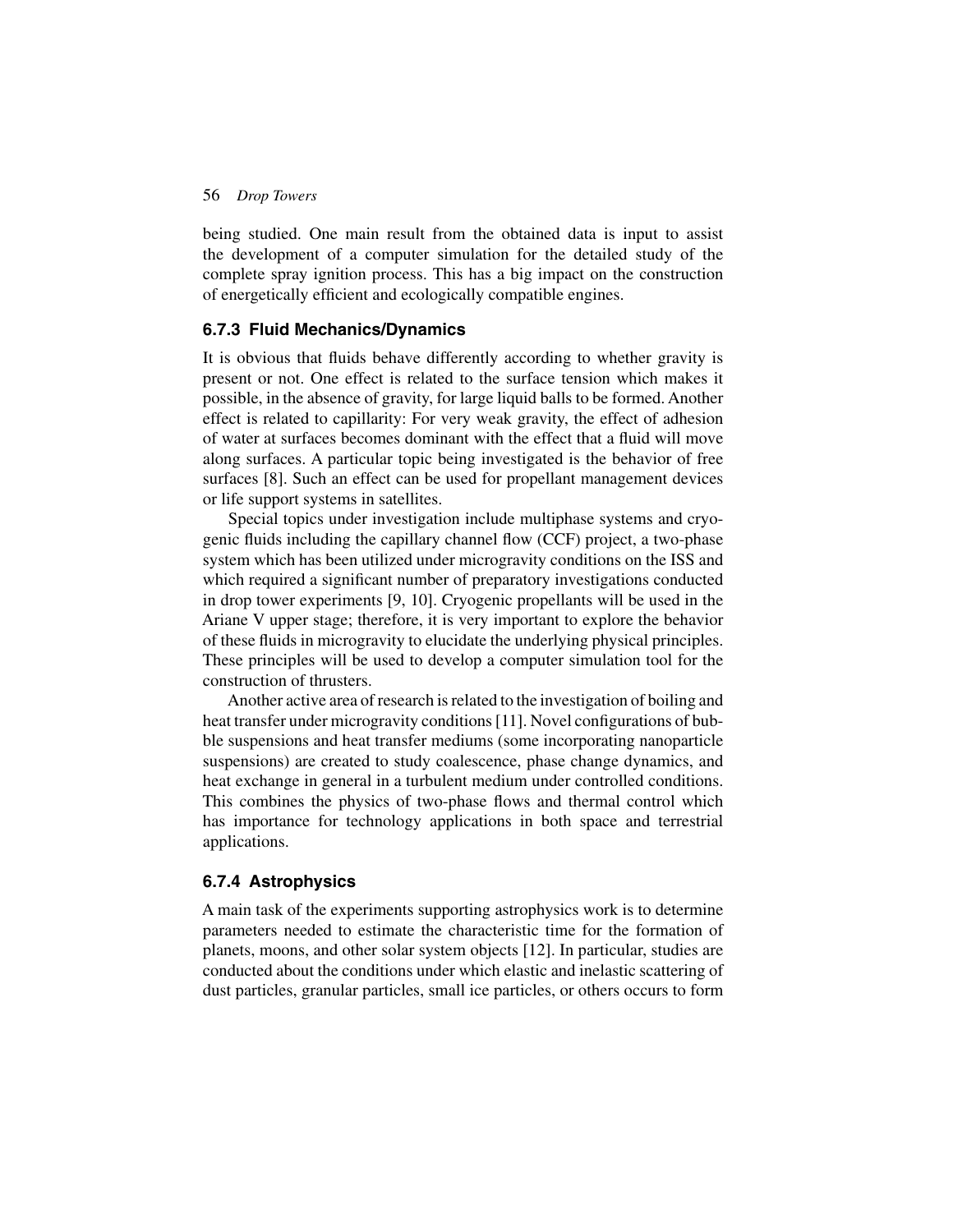larger constituents (agglomeration). This phenomenon depends on the size and mass of the particles, their temperature, etc. Other external influences, such as light or thermal radiation, are also being investigated. Microgravity experiments revealed that the surface of Mars is efficient in cycling gas through layers, at least centimeters above and below the soil, with a turnover time of only seconds to minutes [13]. Clearly, such experiments must be conducted under microgravity conditions to properly simulate the conditions in space planets and other objects that form under weightlessness condition. Besides this type of experiment's relevance to planetary sciences, this work may also have impact on material sciences, in particular, on the physics of granular materials.

#### **6.7.5 Material Sciences**

Particular problems in the area of material sciences such as the physics of granular gases, synthesis of nanomaterials, or the transport of fluids in porous materials are also being studied in microgravity environments. One aspect is to discover fundamental properties and synthesis pathways within these systems which are relevant for producing novel materials not able to be synthesized in normal gravity and supporting theoretical/statistical descriptions of these systems (and/or validating corresponding numerical simulations) [14, 15]. Another application of this work is for the transport of granular gases and of the transport of fluids through granular or porous media which has industrial applications including satellite technology. For satellite technologies, cryogenic fluids must be considered and properly characterized. This work is conducted in microgravity conditions in order to explore the fundamental physical principles without the disturbing gravitational force. The impact and relevance for industrial applications is obvious.

### **6.7.6 Biology**

The experimental study of biological systems under microgravity or reduced gravity is in some cases of general interest but mainly for applications in space, on Moon, or on Mars to better understand how do organisms behave and how the nervous system reacts. In drop towers, only phenomena occurring on a short timescale can be investigated and this tends to limit biological applications. This includes the general behavior of microorganisms or the influence of microgravity on the orientation capabilities of complex organisms [16]. This work supports a better understanding of the general functioning of the nervous system but also is very important for estimating the reaction of life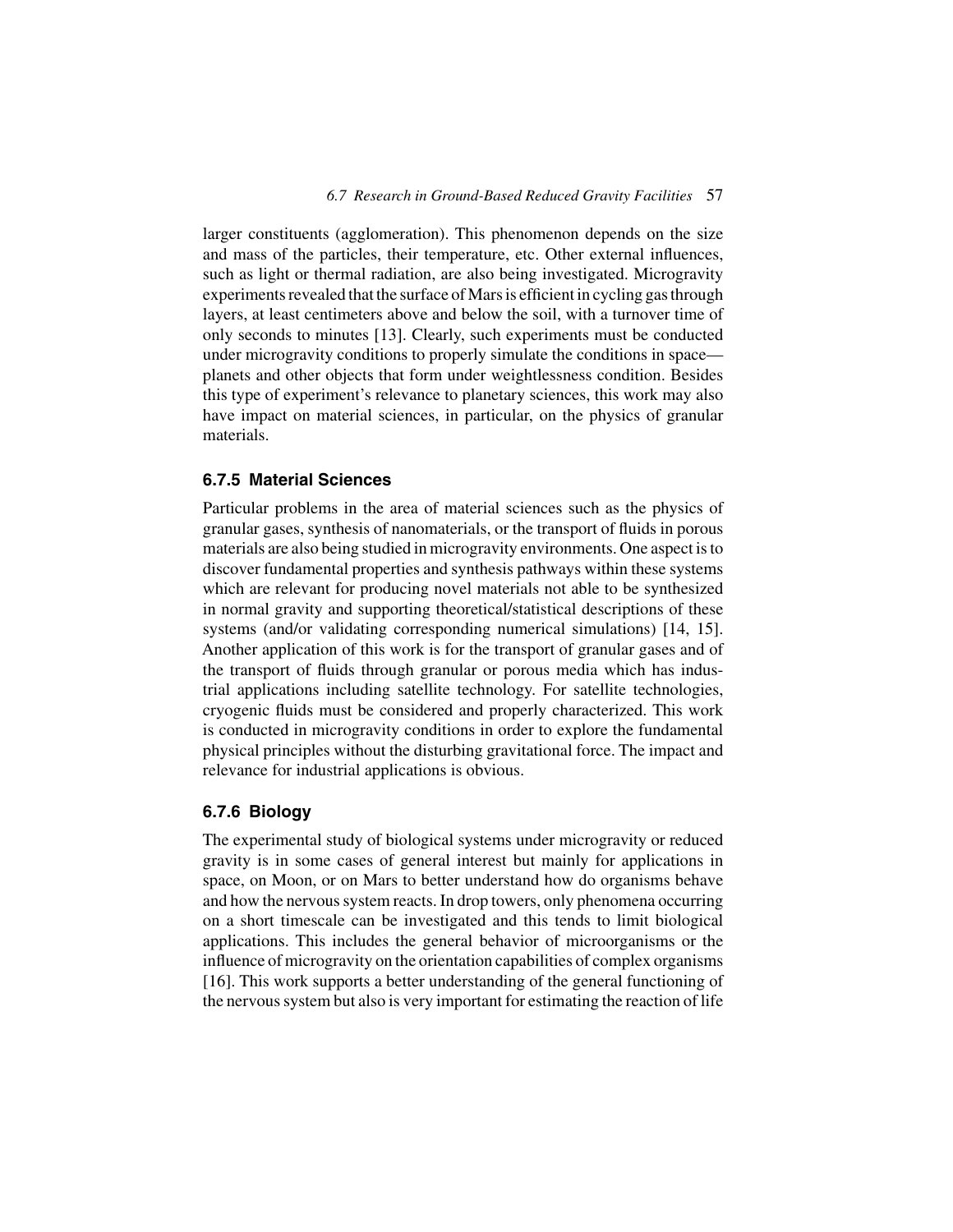during long space travel or for its behavior under variable gravity conditions (Moon, Mars, etc.).

### **6.7.7 Technology Tests**

Drop towers are also used for technology tests to operate and validate various systems prior to deployment in operational environments. Examples are tests of the behavior of heat pipes, the performance of accelerometers, or the functioning of release mechanisms. The full performance of high-precision accelerometers can only be explored under weightlessness conditions. At the drop tower Bremen, testing is conducted in support of the differential accelerometers for the French mission MICROSCOPE, aimed at testing the universality of free fall (also called weak equivalence principle), with an accuracy of  $10^{-15}$ , which is two orders of magnitude better than what is possible on Earth. The accelerometers, built by ONERA in Paris, have a performance of  $10^{-14}$  m/s<sup>2</sup>/sqrt(Hz). For these accelerometers, the catapult of the Bremen drop tower with a free fall time of almost 10 s is used [17]. Also, the accelerometers to be used in the GRACE Follow-On geodesy mission will be tested in the Bremen drop tower.

Another technology validation program is the asteroid lander MINERVA (MIcro/Nano Experimental Robot Vehicle for Asteroid) of the Japanese Hayabusa 2 mission tested in the Bremen drop tower. The actual mechanism for taking soil samples that are planned to be brought to Earth has been tested and validated for functionality. In addition, the functioning of the release mechanism of mobile lander MASCOT (Mobile Asteroid Surface Scout) has been proven in the Bremen drop tower as cooperation projects between the German Aerospace Center DLR and the Japanese space agency JAXA. A last example of technology validation would include the tests of the heat pipes designed to cool the eROSITA camera system at a temperature of  $-95$  °C. The validation testing demonstrated that the heat pipe system that was based on capillary forces is working very well and should perform well once deployed.

#### **References**

[1] Selig, H., H. Dittus and C. Lämmerzahl. "Drop Tower Microgravity Improvement Towards the Nano-g Level for the MICROSCOPE Payload Tests". *Microgravity Science Technology* 22 (2010): 539.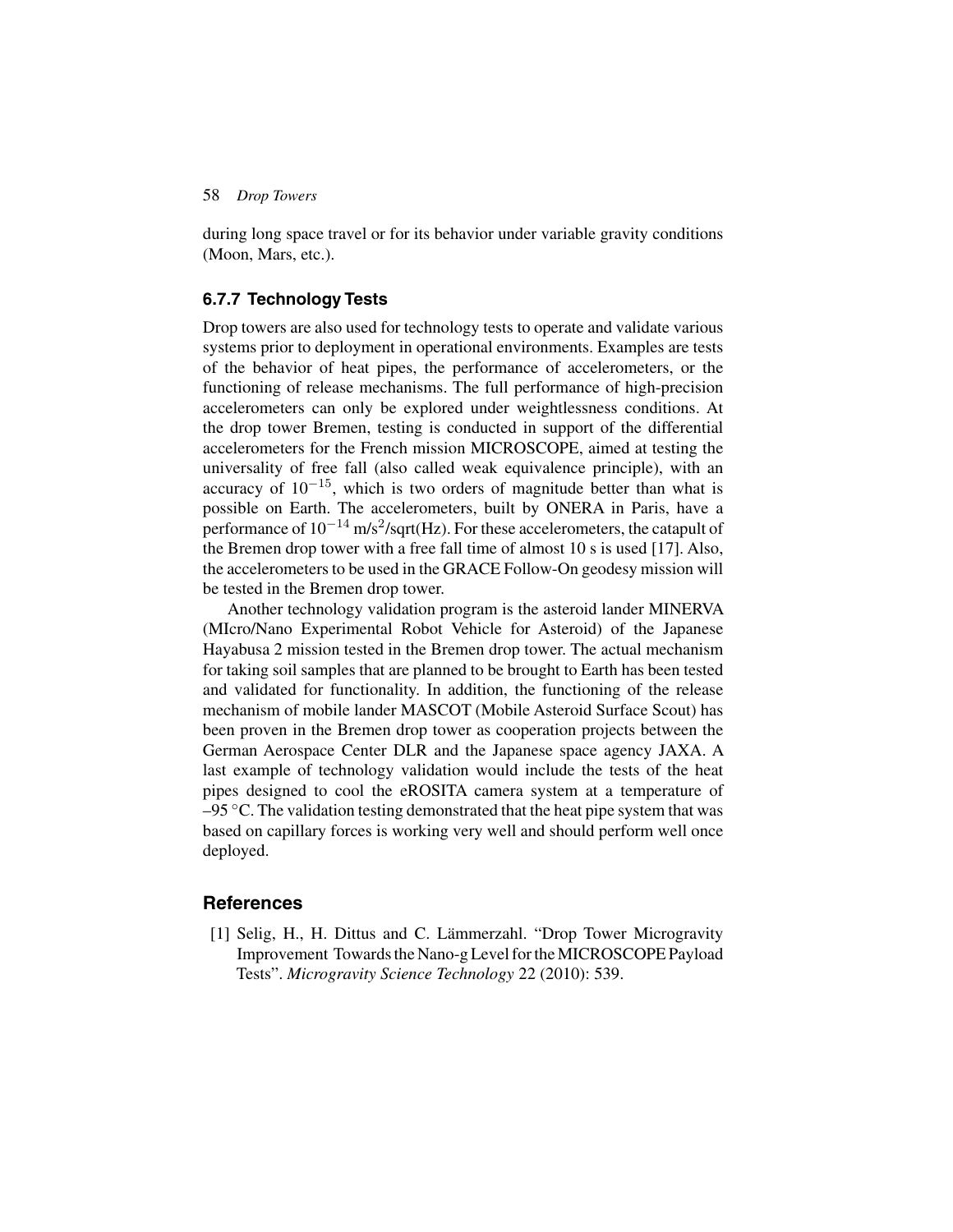- [2] von Kampen, P., U. Kaczmarczik and H.J. Rath. "The New Drop Tower Catapult System". *Acta Astronautica* 59 (2006): 278.
- [3] van Zoest, T. et al. "Bose–Einstein Condensation in Microgravity". *Science* 328 (2010): 1540.
- [4] Müntinga, H. et al. "Interferometry with Bose Einstein Condensates in Microgravity". Phys. Rev. Lett. 110 (2013): 093602.
- [5] Burkert, A., W. Paa, M. Reimert, K. Klinkov and C. Eigenbrod. "Formaldehyde LIF Detection with Background Subtraction Around Single Igniting GTL Diesel Droplets". *Fuel* 111, no. 8 (2013).
- [6] Lynn, D.B., O. Plagens, M. Castillo, T. Paulos and T.A. Steinberg. "The Increased Flammability of Metallic Materials Burning in Reduced Gravity", In *Proceedings of the 4th International Association for the Advancement of Space Safety Conference: Making Safety Matter*, ESA-SP Volume 680, (2010), pp. 1–7.
- [7] Ward, N.R. and T.A. Steinberg. "Iron Burning in Pressurised Oxygen Under Microgravity Conditions." *Microgravity Science and Technology* 21, no. 1–2 (2009): 41–46.
- [8] Diana, A., M. Castillo, D. Brutin and T. Steinberg. "Sessile Drop Wettability in Normal and Reduced Gravity". *Microgravity Science and Technology* 24, no. 3 (2012): 195–202.
- [9] Canfield, P.J., P.M. Bronowicki, Y. Chen, L. Kiewidt, A. Grah, J. Klatte, R. Jenson, W. Blackmore, M.M. Weislogel, and M.E. Dreyer. "The Capillary Channel Flow Experiments on the International Space Station: Experiment Set-Up and First Results". *Experiments in Fluids* 54, no. 1519 (2013): 1.
- [10] Conrath, M., P.J. Canfield, P.M. Bronowicki, M.E. Dreyer, M.M. Weislogel and A. Grah. "Capillary Channel Flow Experiments Aboard the International Space Station". *Physcal Review E* 88 (2013): 063009.
- [11] Diana, A., M. Castillo, T.A. Steinberg and D. Brutin. "Asymmetric Interface Temperature During Vapor Bubble Growth". *Applied Physics Letters* 103, no. 3 (2013).
- [12] Blum, J. "Astrophysical Microgravity Experiments with Dust Particles". *Microgravity Science Technology* 22 (2010): 51.
- [13] de Beule, C., G. Wurm, T. Kelling, M. Kuepper, T. Jankowski and J. Teiser. "The Martian Soil as a Planetary Gas Pump". *Nature Physics* 10 (2014): 17.
- [14] Bánhidi V., and T.J. Szabo. "Detailed Numerical Simulation of Short-Term Microgravity Experiments to Determine Heat Conductivity of Melts". *Materials Science Forum* 649 (2010): 23.